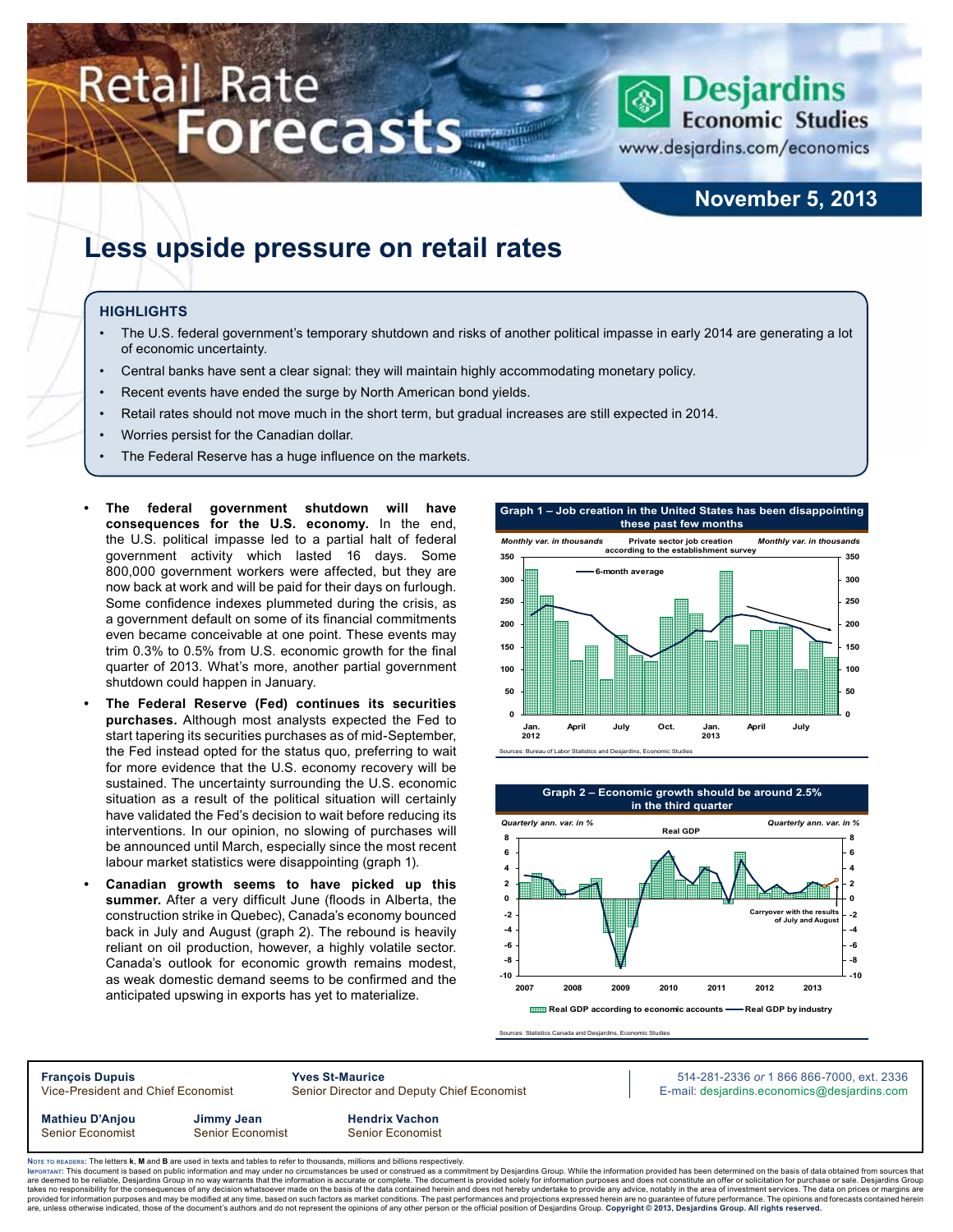

- **• The Bank of Canada (BoC) is more concerned.** In October, the BoC dropped its remark on an eventual increase to Canadian key interest rates. Monetary authorities have therefore shifted into neutral after several months of signalling an increase. In its *Monetary Policy Report*, the BoC also downgraded its economic forecasts, largely due to weaker growth by exports and non-residential investments.
- **Bond yields have come back down.** Ongoing highly accommodative monetary policy and the economic uncertainty arising from the U.S. federal government shutdown have prompted many investors to return to fixed-income securities. The U.S. 10‑year yield, which had reached 3.00% in early September, has slid back to around 2.50% (graph 3).
- Less short-term pressure on retail rates. The recent bond yield pullback has sharply reduced the risks of additional retail rate increases between now and the end of the year. If the U.S. economy accelerates next year, however, we must expect retail rates to eventually start trending up again in 2014 (graph 4). Retail rate increases should still be gradual, though, as central banks will want to avoid overly quick firming of financial conditions.





Sources: Datastream and Desjardins, Economic Studies

#### **Table 1 Forecasts : Retail rate**

|                                | <b>Discount</b><br>Prime rate (1)<br>rate $(1)$ |               |               | Mortgage rate (1) |               |               | Term savings (1) (2) |               |  |  |
|--------------------------------|-------------------------------------------------|---------------|---------------|-------------------|---------------|---------------|----------------------|---------------|--|--|
|                                |                                                 |               | 1 year        | 3 years           | 5 years       | 1 year        | 3 years              | 5 years       |  |  |
| <b>Realized - End of month</b> |                                                 |               |               |                   |               |               |                      |               |  |  |
| May 2013                       | 1.25                                            | 3.00          | 3.09          | 3.55              | 5.14          | 0.90          | 1.25                 | 1.75          |  |  |
| June 2013                      | 1.25                                            | 3.00          | 3.14          | 3.65              | 5.14          | 0.90          | 1.25                 | 1.75          |  |  |
| <b>July 2013</b>               | 1.25                                            | 3.00          | 3.14          | 3.75              | 5.14          | 0.90          | 1.25                 | 1.75          |  |  |
| August 2013                    | 1.25                                            | 3.00          | 3.14          | 3.95              | 5.34          | 0.90          | 1.25                 | 1.75          |  |  |
| Sept. 2013                     | 1.25                                            | 3.00          | 3.14          | 3.95              | 5.34          | 0.90          | 1.25                 | 1.75          |  |  |
| Oct. 2013                      | 1.25                                            | 3.00          | 3.14          | 3.95              | 5.34          | 0.90          | 1.25                 | 1.75          |  |  |
| Nov. 4, 2013                   | 1.25                                            | 3.00          | 3.14          | 3.95              | 5.34          | 0.90          | 1.25                 | 1.75          |  |  |
| <b>Forecasts</b>               |                                                 |               |               |                   |               |               |                      |               |  |  |
| End of quarter                 |                                                 |               |               |                   |               |               |                      |               |  |  |
| 2013: Q2                       | 1.25                                            | 3.00          | $2.90 - 3.40$ | $3.70 - 4.20$     | $5.10 - 5.60$ | $0.80 - 1.15$ | $1.10 - 1.40$        | $1.50 - 2.00$ |  |  |
| 2013: Q3                       | $1.00 - 1.50$                                   | $2.75 - 3.25$ | $2.90 - 3.40$ | $3.75 - 4.25$     | $5.20 - 5.70$ | $0.80 - 1.15$ | $1.10 - 1.60$        | $1.60 - 2.10$ |  |  |
| 2013: Q4                       | $1.00 - 1.50$                                   | $2.75 - 3.25$ | $2.95 - 3.45$ | $3.90 - 4.40$     | $5.25 - 5.75$ | $0.80 - 1.30$ | $1.25 - 1.75$        | $1.75 - 2.25$ |  |  |
| 2014: Q1                       | $1.00 - 1.50$                                   | $2.75 - 3.25$ | $2.95 - 3.45$ | $4.00 - 4.50$     | $5.45 - 5.95$ | $0.80 - 1.30$ | $1.40 - 1.90$        | $1.95 - 2.45$ |  |  |
| End of year                    |                                                 |               |               |                   |               |               |                      |               |  |  |
| 2014                           | $1.00 - 1.50$                                   | $2.75 - 3.25$ | $3.10 - 3.60$ | 4.25-4.75         | $5.55 - 6.05$ | $0.85 - 1.35$ | $1.60 - 2.10$        | $2.10 - 2.60$ |  |  |
| 2015                           | $1.75 - 2.25$                                   | $3.50 - 4.00$ | 4.00 - 4.50   | $5.15 - 5.65$     | $6.05 - 6.55$ | $1.45 - 1.85$ | $2.25 - 2.75$        | $2.70 - 3.20$ |  |  |
| 2016                           | $2.50 - 3.50$                                   | $4.25 - 5.25$ | 4.40 - 5.40   | $5.35 - 6.15$     | $6.20 - 6.80$ | $1.50 - 2.30$ | $2.30 - 3.10$        | $2.85 - 3.65$ |  |  |

Note: Forecasts are expressed as ranges. (1) End of quarter forecasts; (2) Non-redeemable (annual). Source: Desjardins, Economic Studies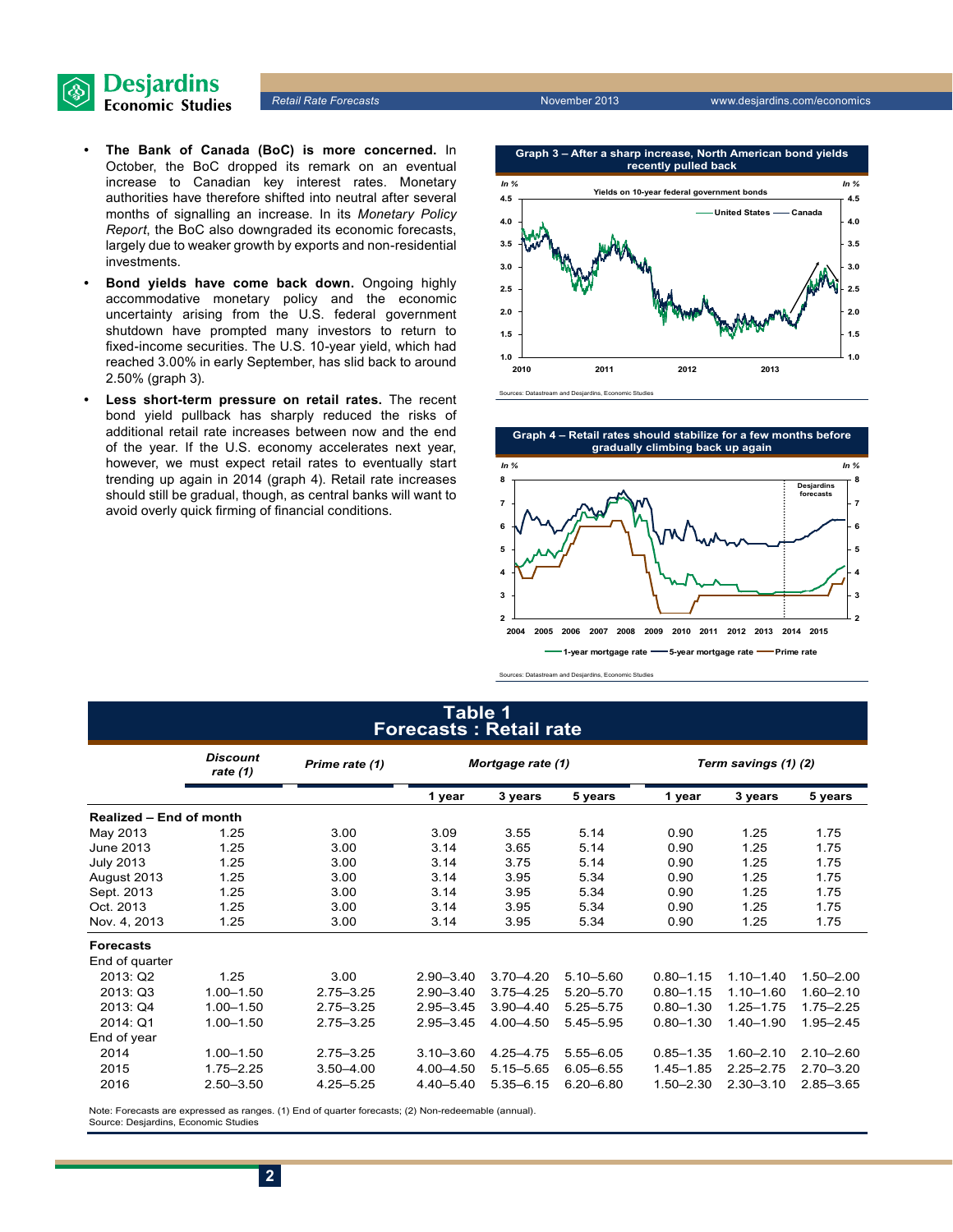

## **CanadiAn Dollar Concerns persist**

- Several currencies have made gains against the U.S. dollar over the last two months, due to expectations that the Federal Reserve would wait several more months before reducing its quantitative easing. However, the Canadian dollar did not benefit, recently falling below US\$0.96 (graph 5).
- The loonie continues to be penalized by fears about the Canadian economy. Weaker job creation and high debt loads for Canadians are reducing potential increases in consumption and residential investment. The acceleration of economic growth is therefore primarily based on international merchandise trade, but the large number of global uncertainties and competition problems for Canadian exports are muddying the picture. Canada's currency also remains quite vulnerable to changing statistics in the United States, Canada's main trade partner.
- The euro has benefited more from the greenback's weakness. For the first time in two years, the common currency reached US\$1.38 (graph 6). This chiefly reflects the fact that there are few major currencies and that they cannot all depreciate at once. Appreciation was a bit more pronounced against the Canadian dollar. The euro reached a 3‑year peak at C\$1.44. However, the euro zone is still grappling with serious problems, which are limiting the currency's potential for appreciation. Recent economic statistics have been rather mixed, and everything suggests that Euroland's economic growth will remain modest in the coming quarters.
- **Forecasts: Modest growth in Canadian domestic demand** is not compatible with a fast return to parity by Canada's dollar. The currency could even depreciate a bit more in the short term on these uncertainties. Next year, the loonie should gradually rise, assuming that the economic context improves and concerns die down. The euro should trend down, hurt by Euroland's soft economy and the numerous challenges that the region must still face.





Sources: Datastream and Desjardins, Economic Studies

| <b>Determinants</b>                                | <b>Short-term</b> | Long-term |
|----------------------------------------------------|-------------------|-----------|
| Oil prices                                         |                   |           |
| Metals prices                                      |                   |           |
| Interest rates spreads<br>(Canada - United States) |                   |           |

**3**

#### **Table 2 Forecasts: currency**

|               | 2012   |        | 2013   |                |        |        | 2014            |        |        |        |
|---------------|--------|--------|--------|----------------|--------|--------|-----------------|--------|--------|--------|
| End of period | Q3     | Q4     | Q1     | Q <sub>2</sub> | Q3     | Q4f    | Q <sub>1f</sub> | Q2f    | Q3f    | Q4f    |
| US\$/CAN\$    | 1.0165 | 1.0079 | 0.9828 | 0.9506         | 0.9700 | 0.9500 | 0.9600          | 0.9700 | 0.9800 | 0.9900 |
| CAN\$/US\$    | 0.9838 | 0.9922 | 1.0175 | 1.0520         | 1.0310 | 1.0526 | 1.0417          | 1.0309 | 1.0204 | 1.0101 |
| CAN\$/€       | 1.2657 | 1.3081 | 1.3065 | 1.3674         | 1.3955 | 1.4000 | 1.3646          | 1.3608 | 1.3673 | 1.3434 |
| US\$/€        | 1.2865 | 1.3184 | 1.2841 | 1.2999         | 1.3536 | 1.3300 | 1.3100          | 1.3200 | 1.3400 | 1.3300 |
| US\$/£        | 1.6148 | 1.6255 | 1.5185 | 1.5167         | 1.6194 | 1.6000 | 1.5800          | 1.5900 | 1.6100 | 1.6000 |
|               |        |        |        |                |        |        |                 |        |        |        |

Sources: Datastream, Federal Reserve Board and Desjardins, Economic Studies file of the case of the case of the case of the case of the case of the case of the case of the case of the case of the case of the case of the ca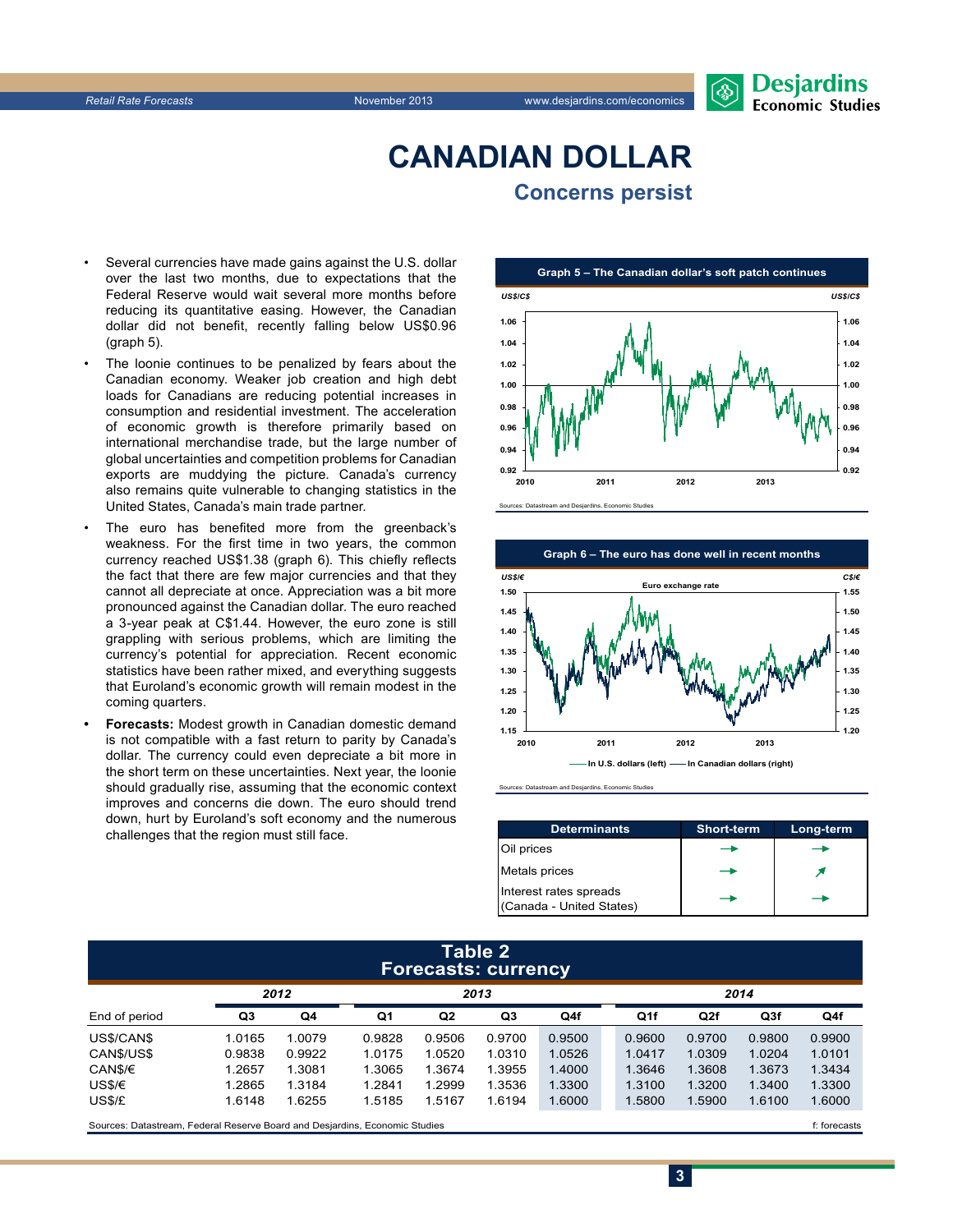



**The Federal Reserve has an enormous influence over the markets**

- **• Nobody would have believed that the S&P 500 would rise nearly 25% in a year featuring a bond market sell-off and a U.S. government shutdown.** This is, however, what happened since the beginning of 2013. Throughout the budget impasse, U.S. stock market posted gains, ignoring potential repercussions on economic growth and the uncertainty that businesses would face. Thirdquarter results for businesses were mixed, as only 67% of the first 245 businesses publishing their earnings managed to beat analyst's expectations. Although profitability was not as good as expected, it remained solid. The S&P 500 is headed for gains of 2.2% on earnings per share for the third quarter, which would send the level of earnings to a new record (graph 7). This was primarily caused by expanding operating profit margins, which are poised to post an average of 9.6% for the third quarter, highest level in seven years. Sales growth remains moderate, however, and it could become harder for businesses to raise their profits if the economy does not accelerate.
- **• Aside from profits, stock markets seem to have been influenced by anything that could have even a remote impact on the trajectory of U.S. monetary policy.** Since the shutdown materialized in early October, stock markets have gone on a steep upward trend, in line with the notion that the Federal Reserve (Fed) will remain accommodating for a longer time than previously expected. Stock market investors do not seem to have been the least bit affected by the concerns about a default on payment. After the budget agreement was reached in mid-October, stock markets have grown even more, with the S&P 500 hitting a new record of 1,775 points at the end of the month, despite the fact that several U.S. economic indicators had been disappointing (graph 8).
- **• Unlike the situation at the start of the year, Canada's stock market now manages to benefit from optimistic U.S. markets.** In October, nearly all major sectors of Canada's stock market posted gains (graph 9). Although growth was a bit slower in the still-hampered materials sector, it was especially solid in the industrial and financial sectors. The rebound in Canada's stock market is all the more interesting because it occurred as energy prices fell. Nearing US\$108 in the first half of September against the backdrop of geopolitical tensions, WTI (West Texas Intermediate) oil prices fell to around US\$96 at the end of October. The price per barrel for Western Canada Select has dropped more than US\$30 since mid-July, and the gap with WTI prices has reached the levels that had caused some concern a year ago (graph 10 on page 5). It is therefore remarkable that the oil and natural gas sector managed to post gains in this context.



Sources: Standard & Poor's and Desjardins, Economic Studies



**Graph 9 – The Canadian stock market did well overall in October**